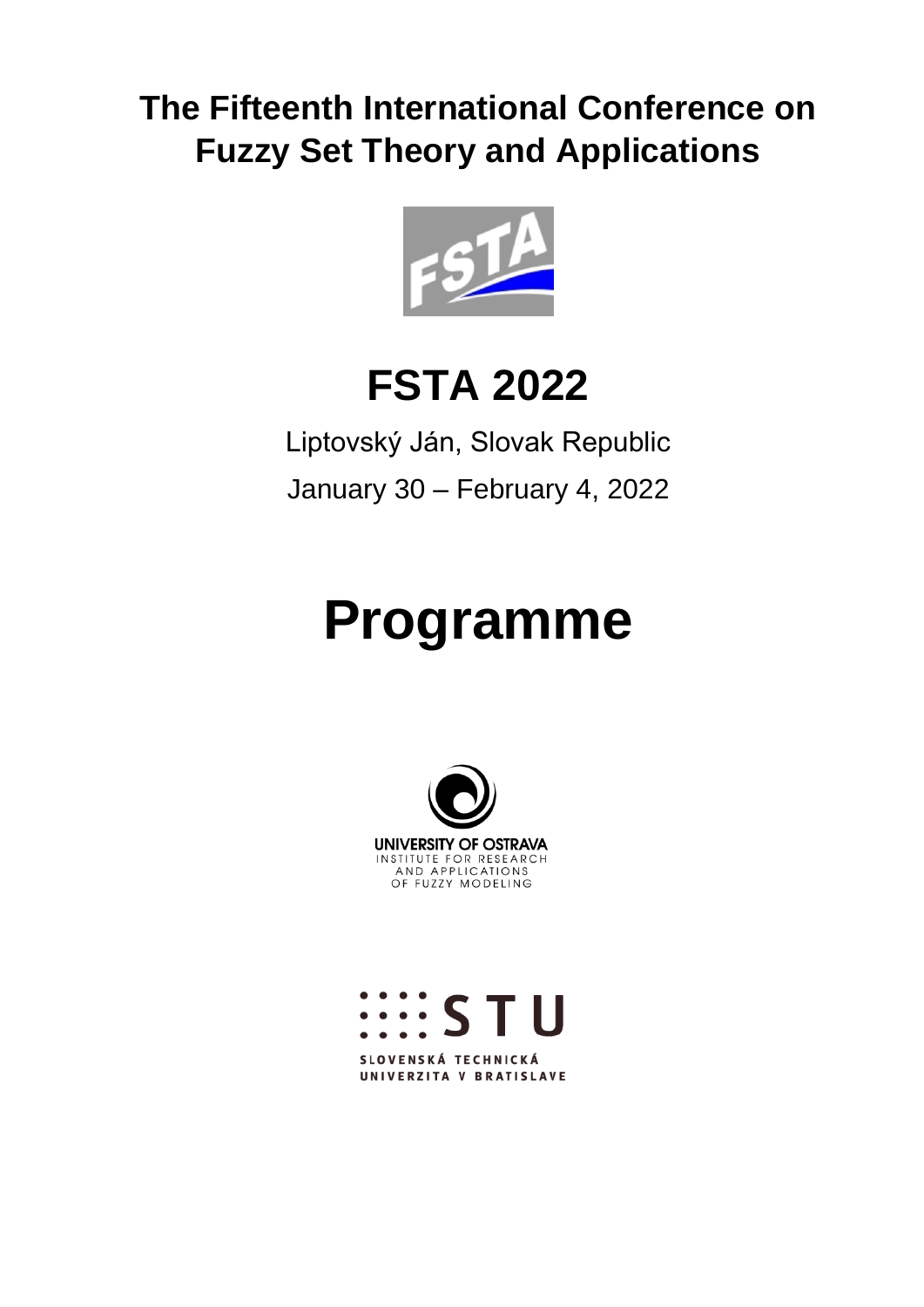# **Organized by SIPKES s.r.o.**

# **jointly with**

Institute for Research and Applications of Fuzzy Modeling, University of Ostrava

Department of Mathematics and Descriptive Geometry, Faculty of Civil Engineering, Slovak University of Technology in Bratislava





# **in co-operation with**

Armed Forces Academy of General Milan Rastislav Štefánik



# **and sponsored by**



**and**

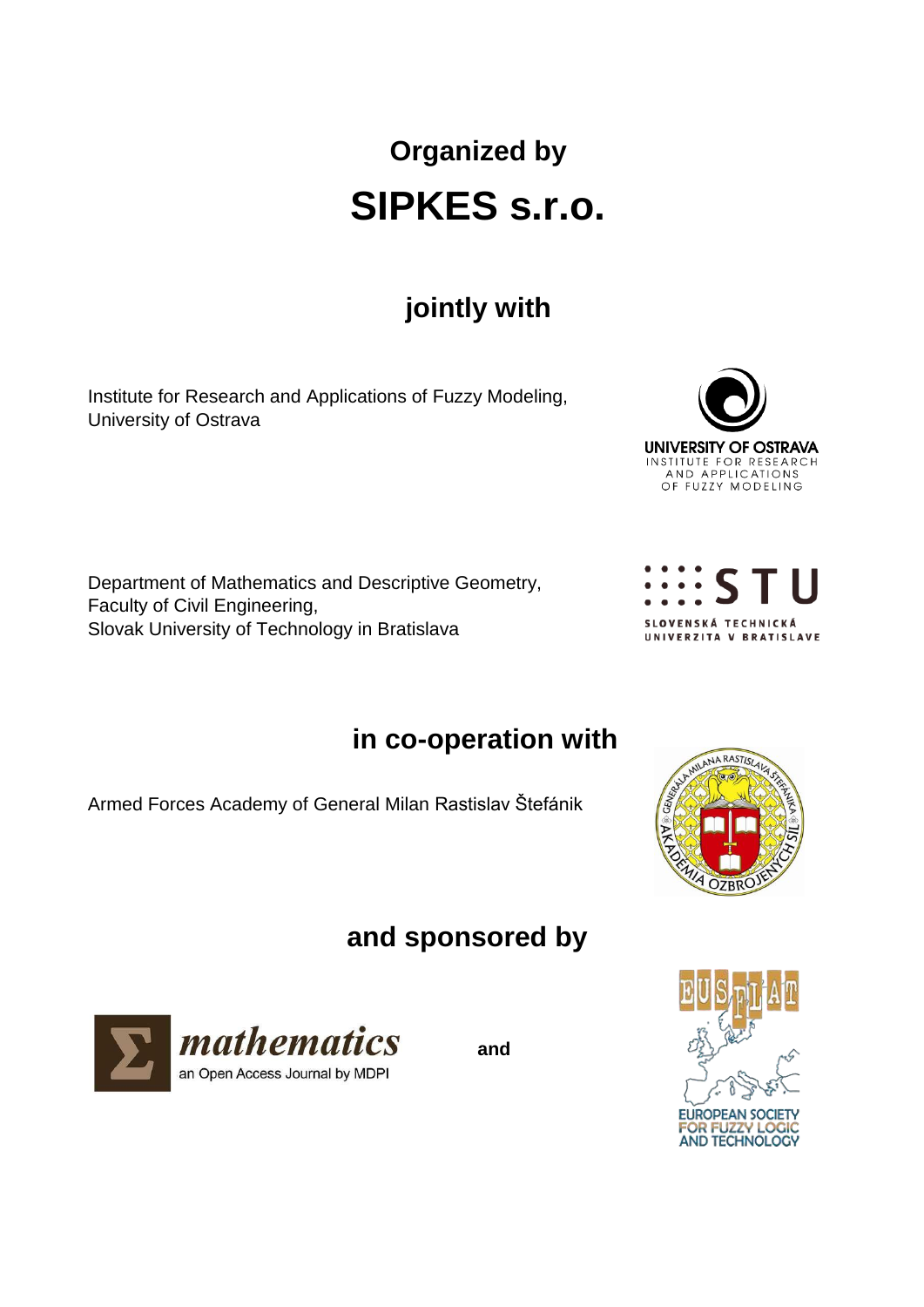# **Conference venue**

### **About the Liptov region**

Liptov is a historical and geographical region in central Slovakia with historical and cultural centres in cities Liptovský Mikuláš, Ružomberok, and Liptovský Hrádok. The whole region is surrounded by the highest mountains in Slovakia, including High Tatras, West Tatras, Low Tatras, or Great Fatra. Tourists may enjoy the richness of nature provided by two national parks, namely the Tatra National Park and the Low Tatra National Park. The beautiful nature offers a lot, mountains, caves, animals, or plants; tourists usually appreciate splendid ski resort Jasná (closely located to the conference venue) and hot springs spas (e.g. Tatralandia in Liptovský Mikuláš or Bešňová)

#### **Venue**

The venue of the conference – Alexandra Wellness Hotel – lies in the village Liptovský Ján, located 4km from the Exit 279 of the main Slovakian Highway D1 (E50).

#### **Bus connections**

If you do not intend to come by car, the organizers will assist you in getting to the hotel and getting back from the hotel to the train station in Liptovský Mikuláš by organizing buses at the following scheduled departure times:

Sunday, January 30 (Liptovský Mikuláš train station – Alexandra Wellness Hotel) departures:

#### **14:15, 16:15, 18:15, 20:15, 22:15**

Friday, February 4 (Alexandra Wellness Hotel – Liptovský Mikuláš train station) departures:

#### **9:30, 11:30, 13:30**

Apart from the free buses by the organizers, participants may use the standard buses operating every day. **Their schedule in PDF is linked on the conference web.**

#### **Hotel services**

Alexandra Wellness Hotel as the conference hotel does not provide only accommodation, catering, and conference rooms' services. It is here to make you feeling like in a paradise. It offers the following services:

- unlimited access to the swimming pool, one free access to the wellness centre per day,
- free wifi, free access to fitness centre, free table tennis,
- bowling tracks for rent (20% discount for hotel quests)
- rent of an indoor sport hall.

#### **Enjoy your stay as much as you can.**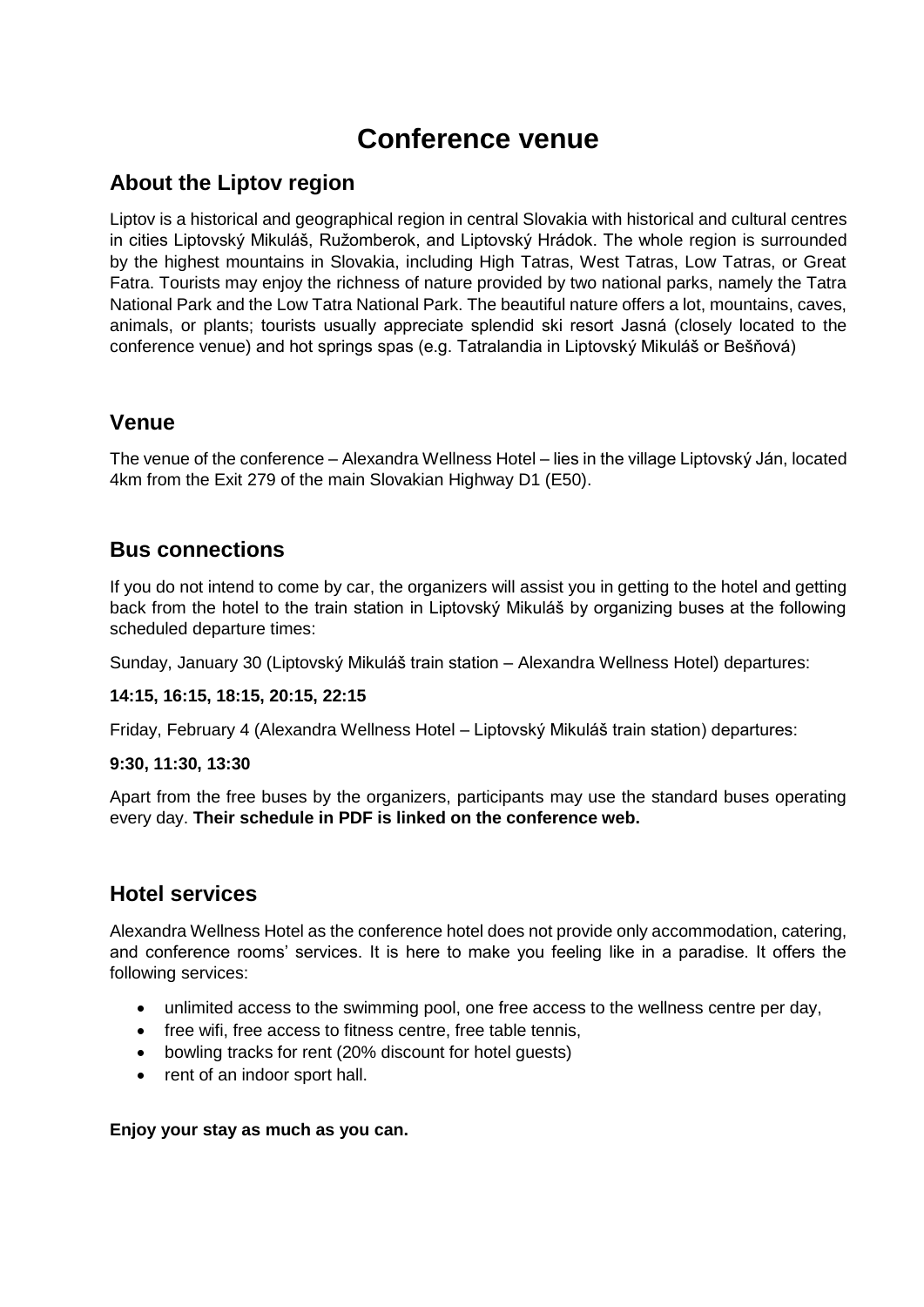# **General Information**

## **Registration**

The registration desk will be open in the conference hotel during the following hours:

- $\bullet$  Sunday, January 30, 16:30 19:30,
- Monday, January 31,  $8:30 9:00$ .

If your arrival does not allow to approach the registration desk in the hours given above, feel free to approach organizer, your registration will be done upon your request individually.

#### **Lectures**

Each lecture room will be equipped with a computer with Acrobat Reader and Powerpoint, a data projector, a canvas, and a laser-pointer. Each lecture has a determined time slot for 20 minutes including the discussion. We kindly ask the speakers to:

- come to the lecture room in time in order to upload the slides to the provided computer before the beginning of the session and to avoid slowing down the schedule of the session;
- to leave some time for the discussion (if the talk will not be finished in time, the chairman cannot allow the discussion);
- to avoid risking problems with Powerpoint presentations and to consider converting then to PDF.

#### **The only official language of the conference is English.**

## **Catering**

Participants will be provided with the full board catering, namely with dinners starting from Sunday, January 30 and ending with the gala dinner on Thursday, February 3, and with lunches starting from Monday, January 31 and ending with the lunch on Friday, February 4. Accommodation automatically includes breakfasts buffet. The lectures will be separated by appropriately scheduled coffee breaks with some drinks and small refreshments.

## **Health**

The emergency phone number call ambulance is the standard European 112. The same number can be used for calling to police or a fire department. We hope that the participant will not have any reason to use them.

## **Currency**

Slovakia uses EUR currency. (Current exchange rate to USD is: 1.00 USD = 0.88 EUR.)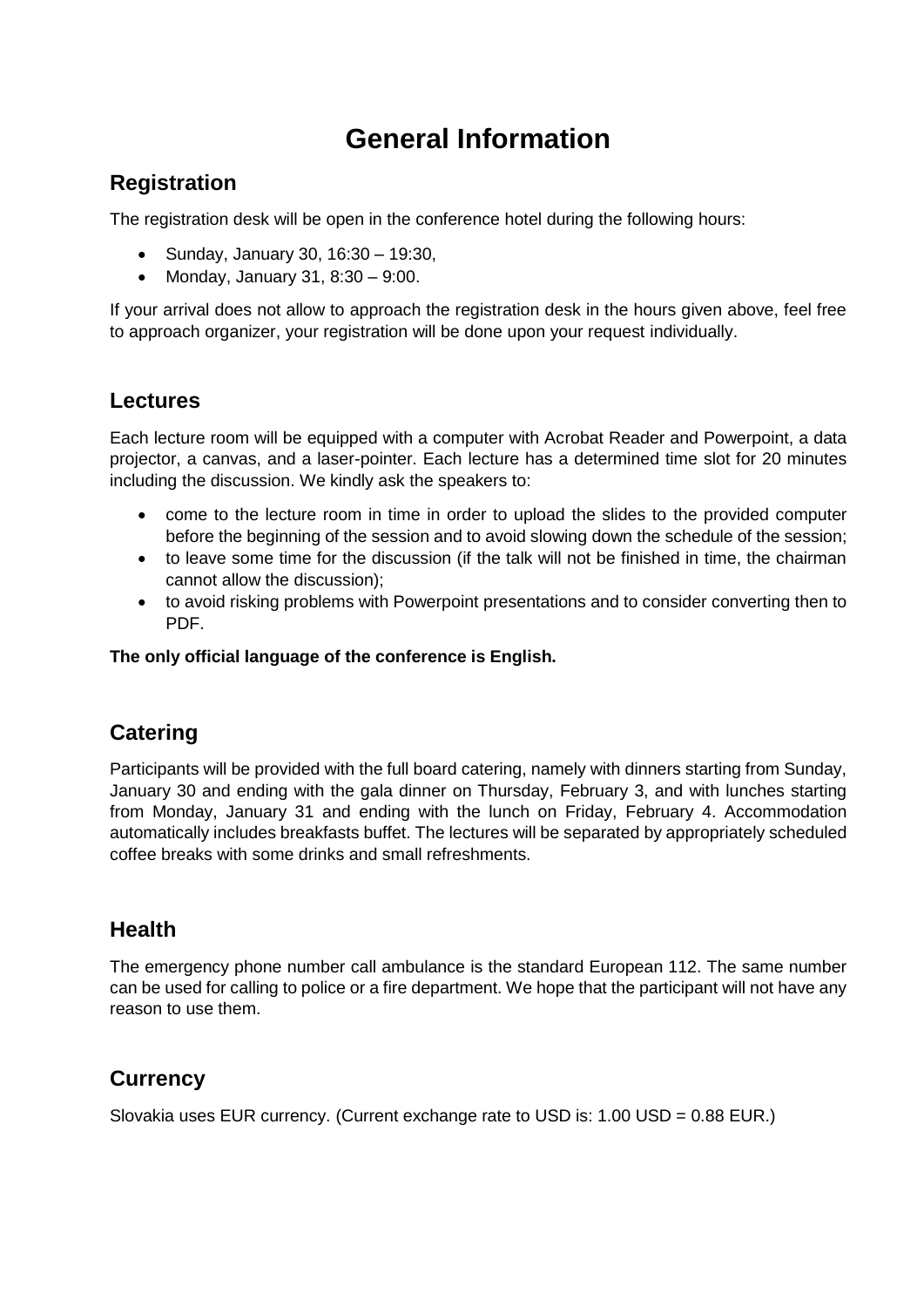## **Electricity**

The standard electrical voltage in Slovakia is 230 volts AC, 50Hz. The electrical sockets are identical to the standard European sockets.

## **Telephone**

The international access code for Slovakia is +421. **Please silence your mobile phone during all conference sessions.**

#### **Weather**

The weather in Slovakian mountains in January can differ a lot and the temperatures may range from low positive degrees Celsius to rare extremes below -30°C. In general, be ready for classical winter mountain weather and you will not get surprised.

#### **Time-zone**

Slovakia uses the Central European Time (CET) that is the Greenwich Mean Time (GTM) plus 1 hour.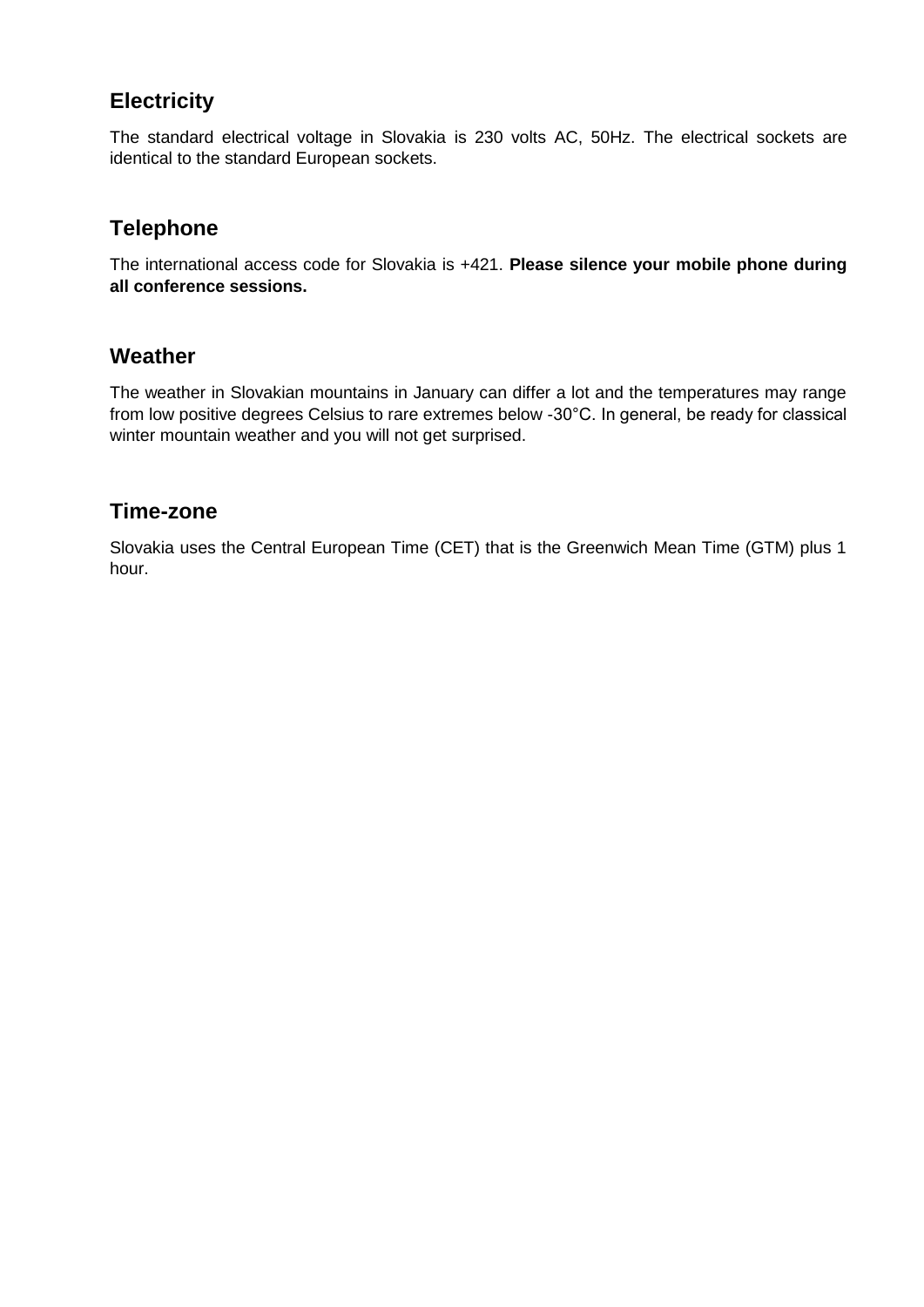# **Social events**

## **Excursions (13:30 – 17:30)**

FSTA traditionally offers excursions to its participants. After several years when trips to sulfur springs spa dominated, the excursion trips were organized to Hotel Permon Spa (Sauna) Paradise and to Demänovská Cave of Liberty. As the main conference hotel is a wellness hotel offering rich wellness programme of a high quality, we decided to replace the first excursion goal (Hotel Permon) with a new one – Museum of Liptov Village in Pribylina. Buses will be provided and entrance fees are included. The only thing we need is that each interested participant registers by singing in on particular sheets placed on the board at the conference site.

#### **Excursion no. 1 - Demänovská Cave of Liberty**

#### **BUS departure 13:30**

Demänovská Cave of Liberty is a karst cave in Low Tatras in Slovakia. It is the most visited cave in Slovakia. Of the total length of 8126 metres, 1800 metres are open to the public. The cave is richly decorated with many stalactites, stalagmites and stalagmites. It contains large domes with the largest one called the Great Dome with height of 41m, with length of 75m and width of 35m.



#### **Excursion no. 2 – Museum of Liptov Village in Pribylina**

#### **BUS departure 13:30**

Museum of Liptov Village in Pribylina presents settlement disposition that was characteristic in the Liptov region. The houses come from several Liptov villages, mainly from the area now flooded with water of Liptovská Mara dam. The houses are actually copies of original buildings with numerous original elements. You can see folk wooden architecture and two exceptional medieval stone structures: early Gothic church of the Holy Virgin form Liptovská Mara (a village that gave its name to the dam) and Gothic-Renaissance mansion from Parížovce. You can see the way of life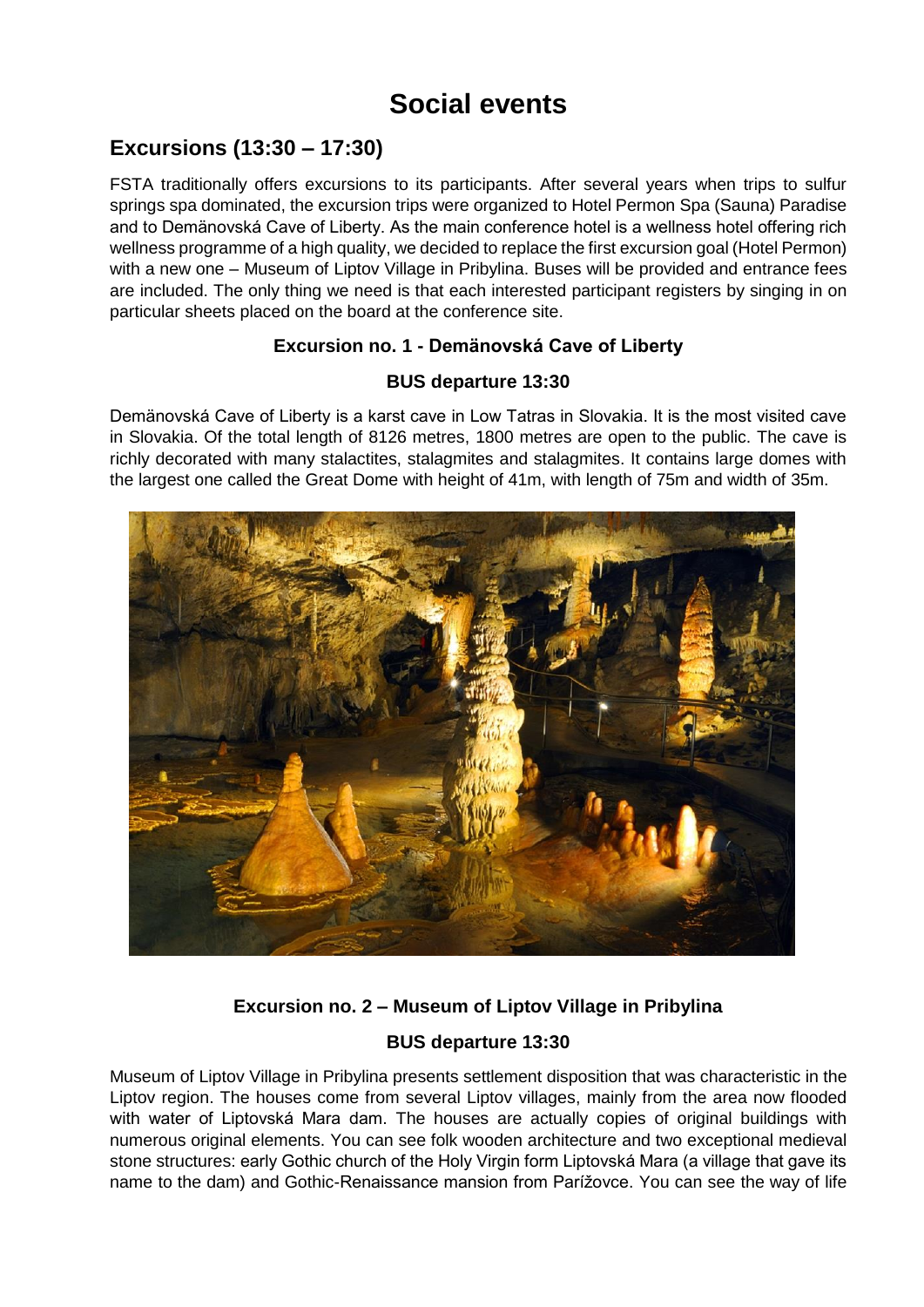in the late 19th and the early 20th centuries. Each house is labelled with description in Slovak, English, German and Polish. The staff of the Museum will gladly answer your possible questions.



## **Concert (Wednesday 20:30 – 21:30)**

It is again a tradition specific for FSTA that Wednesday evening is reserved for the concert consisting of participants' performances. Something you cannot miss, something you have to see, something you have to listen.

## **Football match (Thursday 16:30 – 17:30)**

When we – organizers – decided for the change of the hotel, and contracted the Alexandra Wellness Hotel that offers rich sport background including an indoor sport hall, we found it suitable for an attempt to set up a new tradition: a football match between organizers and participants. How the situation will evolve in 2022 we do not know yet. COVID-19 can indeed cause unexpected changes of our plans. But we surely want to build two teams that will fight for this glorious victory. We ask all participants to come to support both teams in building the tradition of friendly matches with joy, respect and fun. Cheerleaders are especially welcome.

## **Gala dinner (Thursday 19:00)**

Gala dinner is traditionally the main social event of any conference. The one at FSTA provides a lot, the award ceremony, rich food buffet, but mainly, fabulous local folklore "dulcimer" band performance that lasts hours and hours and provides an amazing opportunity for dancing.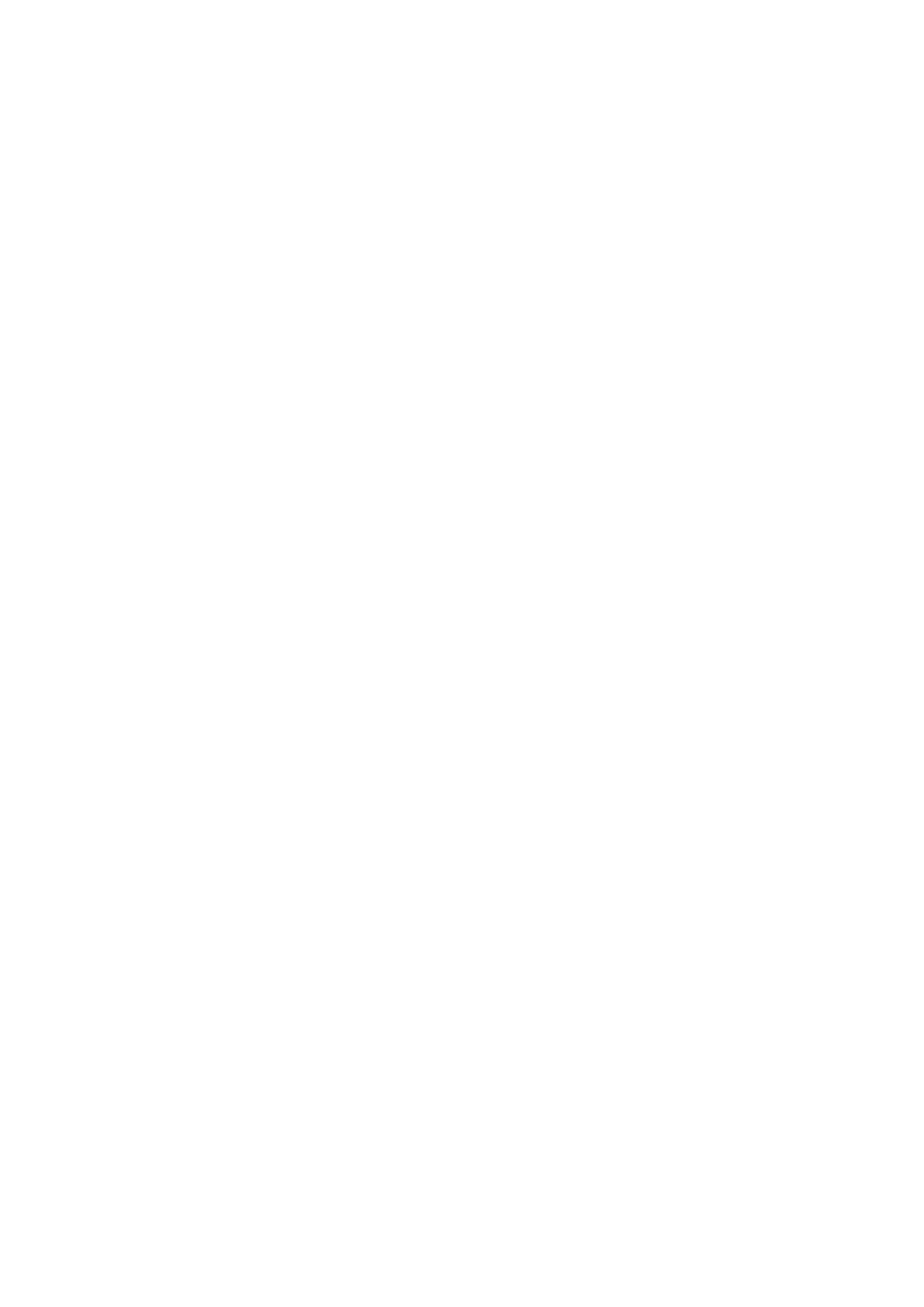# **FSTA 2022 programme**

|                     |            | <b>SUNDAY, JANUARY 30</b>                                                                                                    |                       |
|---------------------|------------|------------------------------------------------------------------------------------------------------------------------------|-----------------------|
| $16:30 - 19:00$     |            | <b>REGISTRATION</b>                                                                                                          | <b>Foyer</b>          |
| $19:00 - 20:30$     |            | <b>DINNER</b>                                                                                                                | <b>Restaurant</b>     |
|                     |            |                                                                                                                              |                       |
|                     |            | <b>MONDAY, JANUARY 31</b>                                                                                                    |                       |
| $8:30 - 9:00$       |            | <b>REGISTRATION</b>                                                                                                          | <b>Foyer</b>          |
| $9:00 - 9:10$       |            | <b>OPENING CEREMONY</b>                                                                                                      | <b>Congress</b>       |
| <b>INVITED TALK</b> |            |                                                                                                                              | <b>Congress</b>       |
| $9:10 - 10:10$      | Speaker:   | Manuel Ojeda-Aciego                                                                                                          |                       |
|                     | Title:     | Galois connections between fuzzy unbalanced structures.                                                                      |                       |
| $10:10 - 10:40$     |            | <b>COFFEE BREAK</b>                                                                                                          | <b>Congress Foyer</b> |
| <b>Session 1</b>    |            |                                                                                                                              | <b>Room A</b>         |
| $10:40 - 11:00$     | Author(s): | WIECZYNSKI Jonata, DIMURO Graçaliz, LUCCA Giancarlo, BORGES Eduardo and BUSTINCE<br>Humberto                                 |                       |
|                     | Title:     | Two New Generalizations of the Choquet Integral                                                                              |                       |
| $11:00 - 11:20$     | Author(s): | BASARIK Stanislav and HALČINOVÁ Lenka                                                                                        |                       |
|                     | Title:     | Generalized Choquet integral - properties and comparison with the Choquet integral                                           |                       |
| $11:20 - 11:40$     | Author(s): | FERRERO-JAURRIETA Mikel, TAKÁČ Zdenko, HORANSKÁ Ľubomíra, PEREIRA DIMURO<br>Graçaliz, FERNANDEZ Javier and BUSTINCE Humberto |                       |
|                     | Title:     | Spam detection improvement by using Choquet integral in recurrent models                                                     |                       |
| $11:40 - 12:00$     | Author(s): | ASMUS Tiago, DIMURO Graçaliz P., BEDREGAL Benjamín, FERNANDEZ Javier, MESIAR<br>Radko and BUSTINCE Humberto                  |                       |
|                     | Title:     | Fusion functions with floating domains in arbitrary closed real intervals                                                    |                       |
| <b>Session 2</b>    |            |                                                                                                                              | <b>Room B</b>         |
| $10:40 - 11:00$     | Author(s): | FIALA Karel and MURINOVÁ Petra                                                                                               |                       |
|                     | Title:     | Fuzzy Syllogisms Generated by Graded Cube of Opposition                                                                      |                       |
| $11:00 - 11:20$     | Author(s): | MURINOVÁ Petra and NOVÁK Vilém                                                                                               |                       |
|                     | Title:     | Distribution, Quality and Quantity Rules for Logical Syllogisms                                                              |                       |
| $11:20 - 11:40$     | Author(s): | NOVÁK Vilém and MURINOVÁ Petra                                                                                               |                       |
|                     | Title:     | Formal Analysis of Peterson's Rules for Valid Syllogisms                                                                     |                       |
| $11:40 - 12:00$     | Author(s): | URRUTIA TORRENS Adriá and NOVÁK Vilém                                                                                        |                       |
|                     | Title:     | Modeling linguistic vague information from evaluative expressions and its sentiment                                          |                       |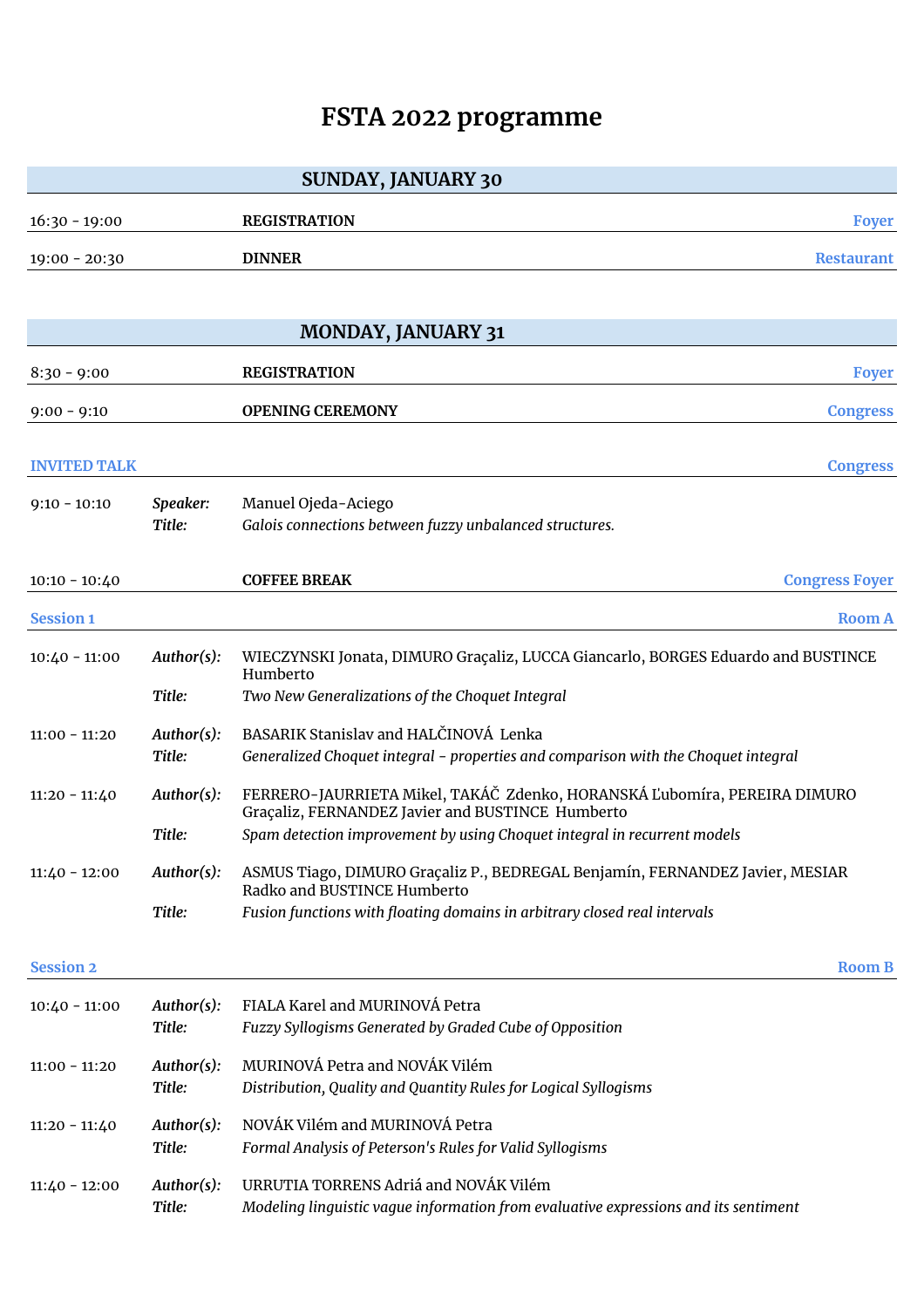| $12:15 - 13:30$  |                      | <b>LUNCH</b>                                                                                                                                                                                            | <b>Restaurant</b>     |
|------------------|----------------------|---------------------------------------------------------------------------------------------------------------------------------------------------------------------------------------------------------|-----------------------|
| $16:10 - 16:40$  |                      | <b>COFFEE BREAK</b>                                                                                                                                                                                     | <b>Congress Foyer</b> |
| <b>Session 3</b> |                      |                                                                                                                                                                                                         | <b>Room A</b>         |
| $16:40 - 17:00$  | Author(s):           | ASMUS Tiago, DIMURO Graçaliz P., SANZ José Antonio, FERNANDEZ Javier, MESIAR Radko<br>and BUSTINCE Humberto                                                                                             |                       |
|                  | Title:               | Controlling the information quality in interval-valued fusion processes                                                                                                                                 |                       |
| $17:00 - 17:20$  | Author(s):<br>Title: | ŠTAJNER-PAPUGA Ivana, TEPAVČEVIĆ Andreja, CORNEJO M. Eugenia and MEDINA Jesús<br>A note on construction of fuzzy measures used for ranking data                                                         |                       |
| $17:20 - 17:40$  | Author(s):<br>Title: | FUMANAL-IDOCIN Javier, VIDAURRE Carmen, CORDÓN Óscar and BUSTINCE Humberto<br>Application of the generalized interval-valued Sugeno integral in Brain Computer Interfaces and<br><b>Social Networks</b> |                       |
| $17:40 - 18:00$  | Author(s):<br>Title: | GUTIÉRREZ Inmaculada, GÓMEZ Daniel, CASTRO Javier and ESPÍNOLA Rosa<br>Community detection in networks with multiple fuzzy Sugeno $\lambda$ -measures                                                   |                       |
| $18:00 - 18:20$  | Author(s):<br>Title: | KRÍDLO Ondrej and OJEDA-ACIEGO Manuel<br>Lower Sugeno-like Integral for Multi-Adjoint FCA                                                                                                               |                       |
| <b>Session 4</b> |                      |                                                                                                                                                                                                         | <b>Room B</b>         |
| $16:40 - 17:00$  | Author(s):<br>Title: | MOŚ Grzegorz and BACZYŃSKI Michał<br>On the S-power Invariance Properties and the Mixed Invariance Properties for Fuzzy Implication<br><b>Functions</b>                                                 |                       |
| $17:00 - 17:20$  | Author(s):<br>Title: | MASSANET Sebastia and VEMURI Nageswara Rao<br>On the characterization of interval-valued $(S, N)$ -implications                                                                                         |                       |
| $17:20 - 17:40$  | Author(s):<br>Title: | MIŚ Katarzyna<br>On Different Compositions of Fuzzy Relations in Approximate Reasoning                                                                                                                  |                       |
| $17:40 - 18:00$  | Author(s):<br>Title: | DVOŘÁK Antonín and ŠTĚPNIČKA Martin<br>Is it important to have Mamdani-Assilian rules consistent and why it is not?                                                                                     |                       |
| $18:00 - 18:20$  | Author(s):<br>Title: | STANIMIROVIĆ Stefan, MICIĆ Ivana and JANČIĆ Zorana<br>Approximate Solutions to Weakly Linear Systems of Fuzzy Relation Equations                                                                        |                       |
| $19:00 - 20:30$  |                      | <b>DINNER</b>                                                                                                                                                                                           | <b>Restaurant</b>     |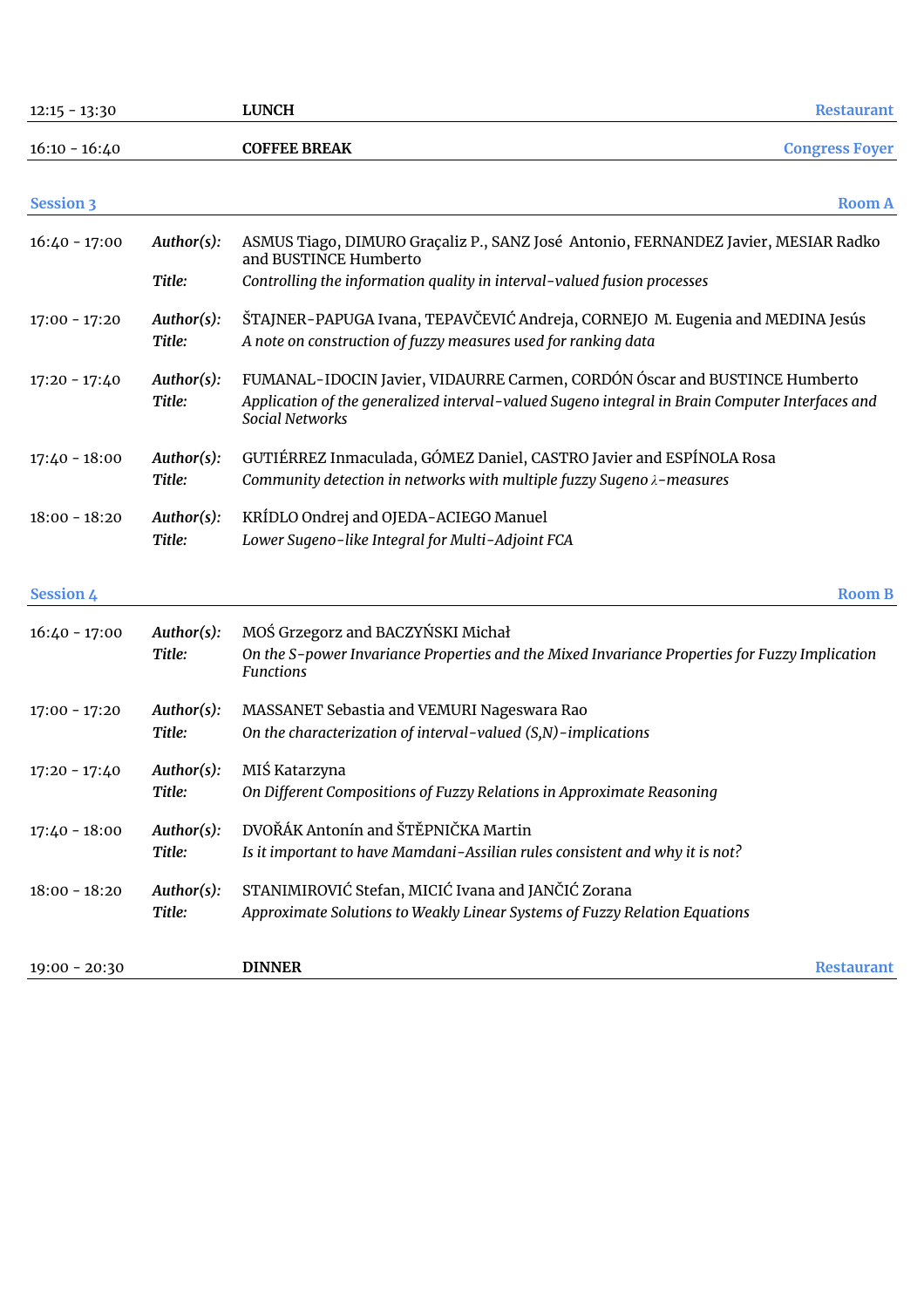#### **TUESDAY, FEBRUARY 1**

# **INVITED TALK Congress** 9:10 - 10:10 *Speaker:* Martin Holeňa *Title: Machine Learning Alleviates the Dilemma of Black-Box Optimization* 10:10 - 10:40 **COFFEE BREAK Congress Foyer Session 5 Room A** 10:40 - 11:00 *Author(s):* HORANSKÁ Ľubomíra and TAKÁČ Zdenko *Title: On comonotone k-maxitive aggregation functions* 11:00 - 11:20 *Author(s):* HUDEC Miroslav, MINÁRIKOVÁ Erika and MESIAR Radko *Title: A note on aggregation functions in classification based on ordinal sums* 11:20 - 11:40 *Author(s):* MINÁRIKOVÁ Erika and HUDEC Miroslav *Title: Linguistic Summaries in Interpretable Classification by Ordinal Sums* 11:40 - 12:00 *Author(s):* BENTKOWSKA Urszula and MRUKOWICZ Marcin *Title: Parameterized families of interval-valued aggregation functions in optimization problem of classifiers* **Session 6 Room B** 10:40 - 11:00 *Author(s):* ZUBYUK Andrey, FADEEV Egor and SHISHKIN Artem *Title: Bayesian Decision Making as a Theoretical Basis for a New Look at Fuzzy Logic Control* 11:00 - 11:20 *Author(s):* BALLOVÁ Dominika and RENDEKOVÁ Alena *Title: Statistical comparison of the flora of conventional tram tracks and managed green tram tracks in Bratislava* 11:20 - 11:40 *Author(s):* HOLČAPEK Michal, NGUYEN Linh, QUOC Bui Viec and RICO Agnés *Title: On analysis of stochastic processes by fuzzy transform* 11:40 - 12:00 *Author(s):* NAVARA Mirko and VORÁČEK Václav *Title: Non-existence of hidden variables: Kochen--Specker constructions* 12:15 - 13:30 **LUNCH Restaurant** 16:10 - 16:40 **COFFEE BREAK Congress Foyer**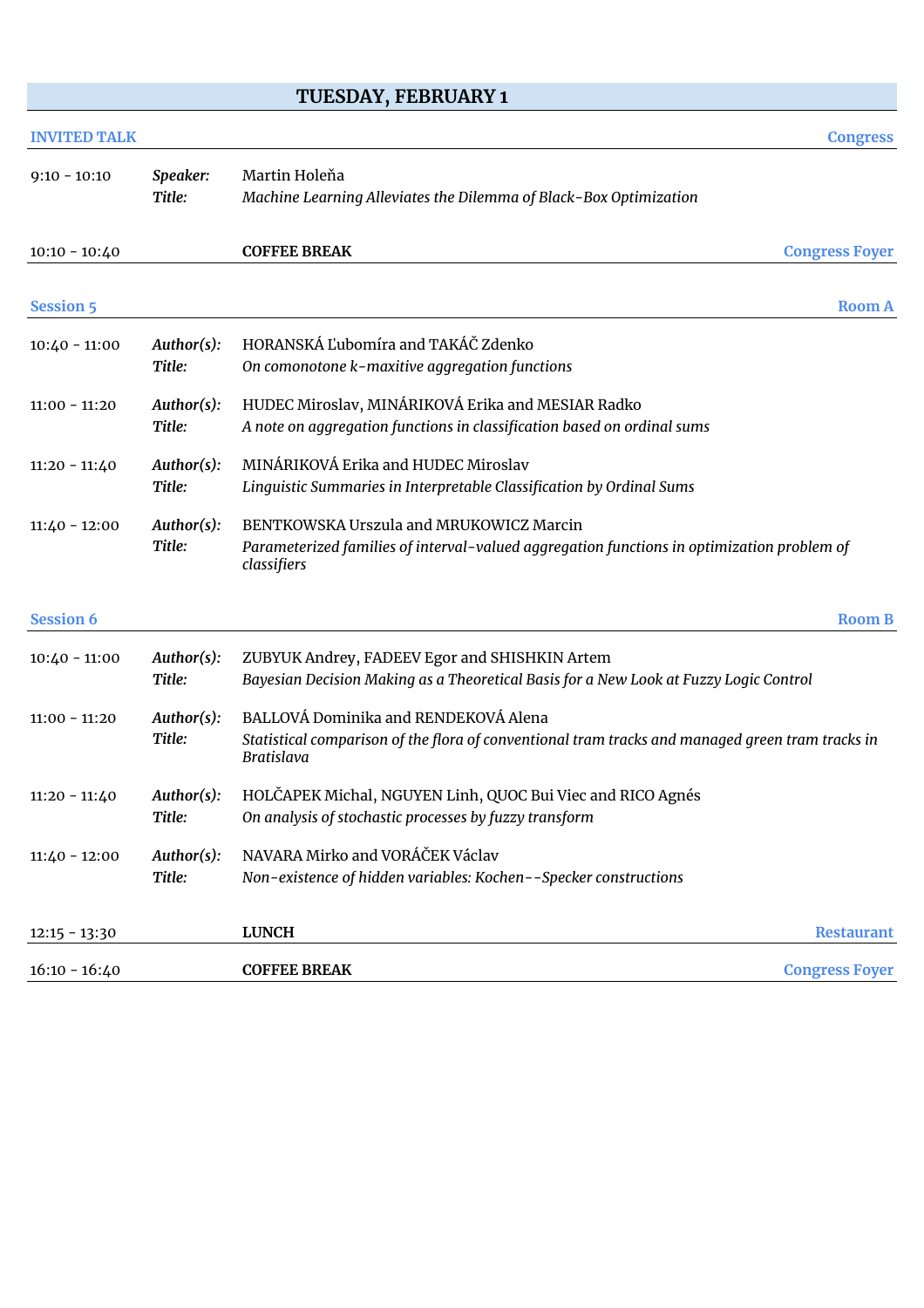| <b>Session 7</b> |                      |                                                                                                                                          | <b>Room A</b> |
|------------------|----------------------|------------------------------------------------------------------------------------------------------------------------------------------|---------------|
| $16:40 - 17:00$  | Author(s):<br>Title: | BRUTENIČOVÁ Michaela, JANIŠ Vladimír and MONTES Susana<br>Relational modifiers preserving convexity                                      |               |
| $17:00 - 17:20$  | Author(s):<br>Title: | HUIDOBRO Pedro, ALONSO Pedro, JANIŠ Vladimír and MONTES Susana<br>Convexity in Betweenness Structures                                    |               |
| $17:20 - 17:40$  | Author(s):<br>Title: | HUTNÍK Ondrej and KLEINOVÁ Miriam<br>On a class of discrete integrals of measure with respect to measure                                 |               |
| $17:40 - 18:00$  | Author(s):<br>Title: | <b>DORIA</b> Serena<br>Preference orderings represented by coherent lower conditional previsions defined by Super-<br>Additive integrals |               |
| $18:00 - 18:20$  | Author(s):<br>Title: | MESIAR Radko and KOLESÁROVÁ Anna<br>Outliers-based triangular norms                                                                      |               |
| $18:20 - 18:40$  | Author(s):<br>Title: | MESIAROVÁ-ZEMÁNKOVÁ Andrea<br>On the cardinality of the branching set in the z-ordinal sum construction                                  |               |
| <b>Session 8</b> |                      |                                                                                                                                          | <b>Room B</b> |
| $16:40 - 17:00$  | Author(s):<br>Title: | HOLČAPEK Michal and QUOC Bui Viec<br>Integral transforms for two-dimensional functions and their application to image processing         |               |
| $17:00 - 17:20$  | Author(s):<br>Title: | OJEDA-HERNÁNDEZ Manuel, CABRERA Inma P., CORDERO Pablo and MUÑOZ-VELASCO<br>Emilio<br>Fuzzy closure relations                            |               |
| $17:20 - 17:40$  | Author(s):<br>Title: | PERFILJEVA Irina and JANEČEK Jiří<br>Graph Functions Similarity Determined by Preimage Problem                                           |               |
| $17:40 - 18:00$  | Author(s):<br>Title: | ULJANE Ingrida and ŠOSTAK Alexander<br>Aggregation of operators of fuzzy mathematical morphology                                         |               |
| $18:00 - 18:20$  | Author(s):<br>Title: | ZÁMEČNÍKOVÁ Hana and PERFILIEVA Irina<br>Laplace Operators - an overview                                                                 |               |
| $19:00 - 20:30$  |                      | <b>DINNER</b>                                                                                                                            | Restaurant    |

# **WEDNESDAY, FEBRUARY 2**

| <b>Session 9</b> |                      | <b>Room A</b>                                                                                                  |
|------------------|----------------------|----------------------------------------------------------------------------------------------------------------|
| $8:50 - 9:10$    | Author(s):<br>Title: | HALAŠ Radomír and MESIAR Radko<br>On the decomposability of aggregation functions on direct products of posets |
| $9:10 - 9:30$    | Author(s):<br>Title: | KALINA Martin<br>Lattice Based Sum of Aggregation Functions on Bounded Lattices                                |
| $9:30 - 9:50$    | Author(s):<br>Title: | HALAŠ Radomír<br>On number of aggregation functions on finite chains                                           |
| $9:50 - 10:10$   | Author(s):<br>Title: | ŠELIGA Adam<br>On the characterization of super- and sub-additive positively homogeneous aggregation functions |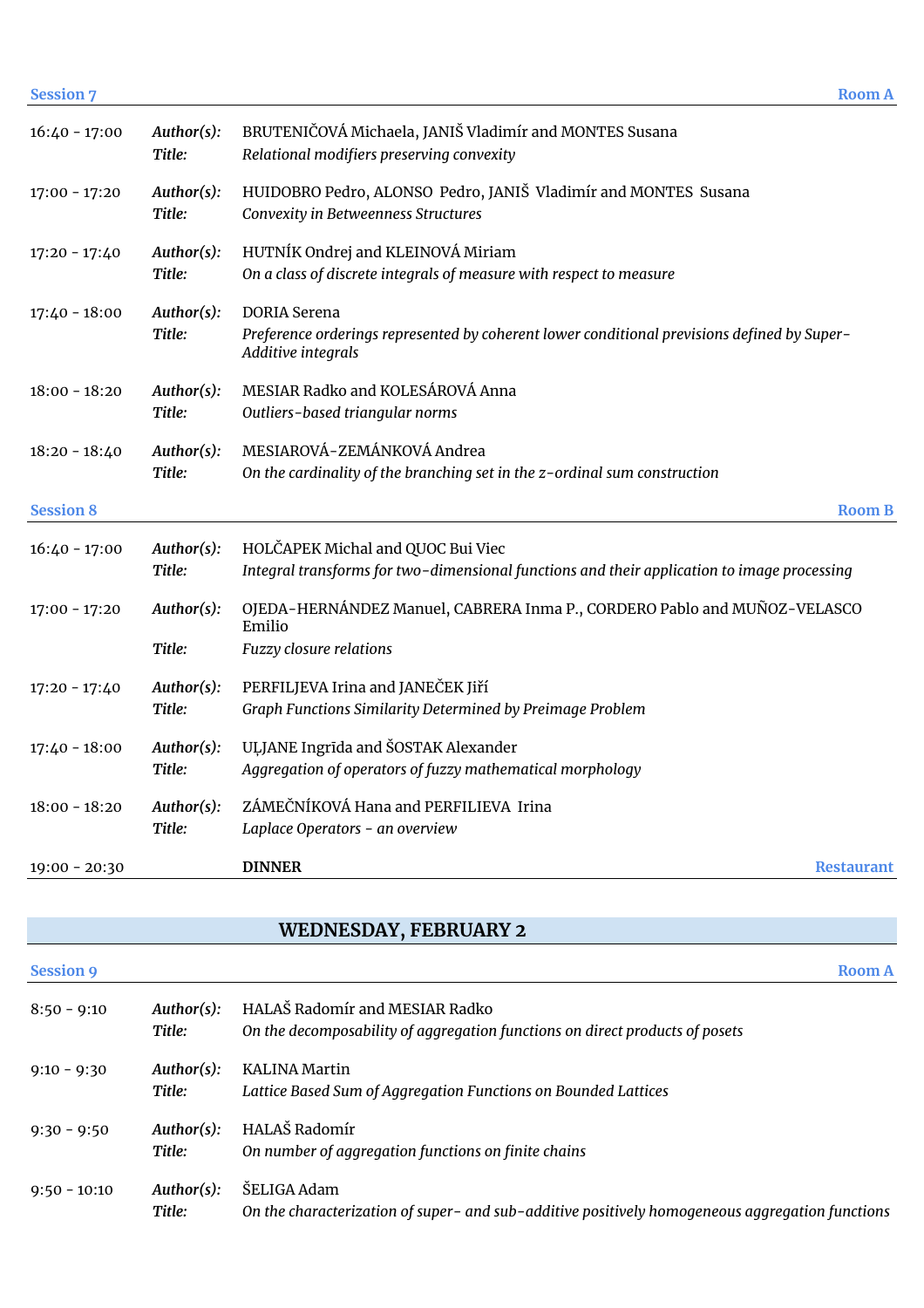**Session 10 Room B**

| $8:50 - 9:10$  | Author(s):<br>Title: | MASSANET Sebastia, RIERA Juan Vicente, BUSTINCE Humberto and FÉRNANDEZ Javier<br>On negation and antonym functions in the set of discrete fuzzy numbers |
|----------------|----------------------|---------------------------------------------------------------------------------------------------------------------------------------------------------|
| $9:10 - 9:30$  | Author(s):<br>Title: | CÁNOVAS Jose and KUPKA Jiří<br>On two notions of fuzzy topological entropy                                                                              |
| $9:30 - 9:50$  | Author(s):<br>Title: | KUPKA Jiří<br>Properties of generalized fuzzy dynamical systems                                                                                         |
| $9:50 - 10:10$ | Author(s):<br>Title: | ŠKORUPOVÁ Nicole<br>Simulations of fuzzy dynamical systems                                                                                              |

| $10:10 - 10:30$   |                      | <b>COFFEE BREAK</b>                                                                                                                     | <b>Congress Foyer</b> |
|-------------------|----------------------|-----------------------------------------------------------------------------------------------------------------------------------------|-----------------------|
|                   |                      |                                                                                                                                         |                       |
| <b>Session 11</b> |                      |                                                                                                                                         | <b>Room A</b>         |
| $10:30 - 10:50$   | Author(s):           | URSÚA-MEDRANO Pablo, RODRÍGUEZ-MARTÍNEZ Iosu, BERNARDINI Angela, FERNANDEZ<br>Javier and BUSTINCE Humberto                              |                       |
|                   | Title:               | Evaluation of different aggregation functions in the pooling layer of a Convolutional Neural<br>Network                                 |                       |
| $10:50 - 11:10$   | Author(s):<br>Title: | PEKALA Barbara, DYCZKOWSKI Krzysztof, WILBIK Anna and SZKOŁA Jarosław<br>Federated learning with uncertainty in medical problems        |                       |
| $11:10 - 11:30$   | Author(s):           | URÍO-LARREA Asier, MARCO-DETCHART Cedric, RODRÍGUEZ-MARTÍNEZ Iosu, BUSTINCE<br>Humberto and FERNÁNDEZ Javier                            |                       |
|                   | Title:               | Machine Learning system for Edge detection on Interval Valued Images                                                                    |                       |
| $11:30 - 11:50$   | Author(s):           | RODRÍGUEZ-MARTÍNEZ Iosu, DA CRUZ Asmus Tiago, PEREIRA DIMURO Graçaliz, URSÚA-<br>MEDRANO Pablo, HERRERA Francisco and BUSTINCE Humberto |                       |
|                   | Title:               | Feature downsampling on Convolutional Neural Networks via grouping functions                                                            |                       |
| <b>Session 12</b> |                      |                                                                                                                                         | <b>Room B</b>         |
| $10:30 - 10:50$   | Author(s):<br>Title: | ADAMCZYK David and PERFILIEVA Irina<br>Analysis of low dimensional data representation by FT techniques                                 |                       |
| $10:50 - 11:10$   | Author(s):<br>Title: | TAKAČI Aleksandar<br>Towards a unique database footprint using fuzzy sets, neural networks and<br>Sugeno Integral                       |                       |
| $11:10 - 11:30$   | Author(s):<br>Title: | TRUONG Phuong and NOVÁK Vilém<br>Detection of structural breaks in time series using Fuzzy techniques and Chow test                     |                       |
| $11:30 - 11:50$   | Author(s):<br>Title: | KACZMAREK-MAJER Katarzyna<br>Stationarity of time series with fuzzy data                                                                |                       |
| $12:00 - 13:00$   |                      | <b>LUNCH</b>                                                                                                                            | Restaurant            |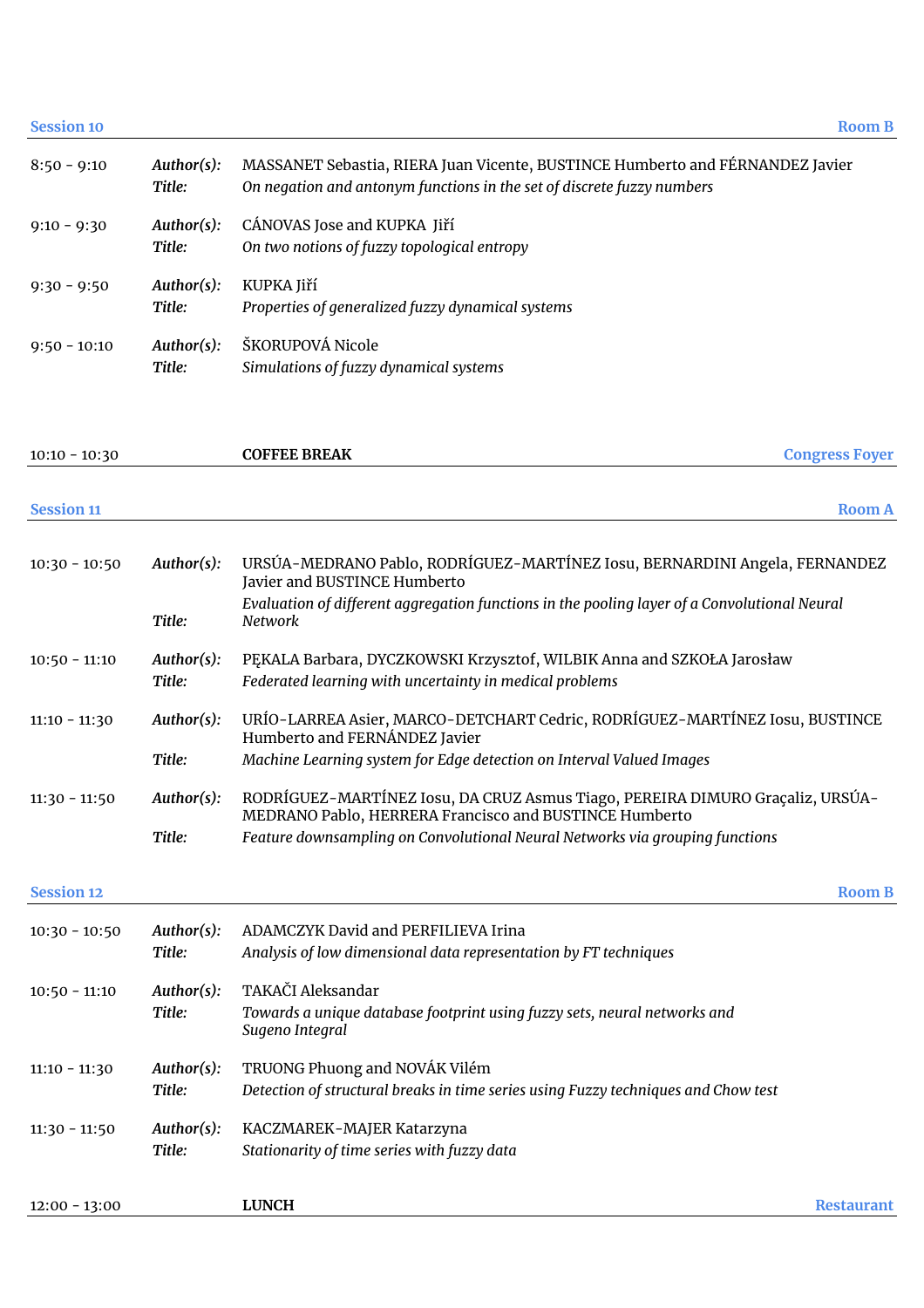| 13:15 - 17:30 | <b>EXCURSIONS</b> |            |
|---------------|-------------------|------------|
| 19:00 - 20:00 | <b>DINNER</b>     | Restaurant |
| 20:30 - 21:30 | <b>CONCERT</b>    |            |

# **THURSDAY, FEBRUARY 3**

| <b>INVITED TALK</b> |                      |                                                                                                                                                             | <b>Congress</b>       |
|---------------------|----------------------|-------------------------------------------------------------------------------------------------------------------------------------------------------------|-----------------------|
| $9:10 - 10:10$      | Speaker:<br>Title:   | Lenka Halčinová<br>The concept of conditional aggregation                                                                                                   |                       |
| $10:10 - 10:40$     |                      | <b>COFFEE BREAK</b>                                                                                                                                         | <b>Congress Foyer</b> |
| <b>Session 13</b>   |                      |                                                                                                                                                             | <b>Room A</b>         |
| $10:40 - 11:00$     | Author(s):<br>Title: | KAMINSKA Olha, CORNELIS Chris and HOSTE Veronique<br>Fuzzy-Rough Regression Approaches for Emotion Intensity Ordinal Classification                         |                       |
| $11:00 - 11:20$     | Author(s):<br>Title: | SINGH Shivani and SOM Tanmoy<br>Intuitionistic Fuzzy Rough Set Assisted Missing Data Imputation                                                             |                       |
| $11:20 - 11:40$     | Author(s):<br>Title: | DRYGAŚ Paweł<br>On a certain operators on Atanassov's intuitionistic fuzzy sets theory                                                                      |                       |
| $11:40 - 12:00$     | Author(s):<br>Title: | IGLESIAS-REY Sara, PAPČO Martin, BUSTINCE Humberto and LOPEZ-MOLINA Carlos<br>Moderate Deviation Functions as Comparison Operators in Anisotropic Diffusion |                       |
| <b>Session 14</b>   |                      |                                                                                                                                                             | <b>Room B</b>         |
| $10:40 - 11:00$     | Author(s):<br>Title: | MOČKOŘ Jiří<br>Semiring-valued fuzzy sets                                                                                                                   |                       |
| $11:00 - 11:20$     | Author(s):<br>Title: | PASEKA Jan and SOLOVJOVS Sergejs<br>Injective hulls in a category of V-monoids                                                                              |                       |
| $11:20 - 11:40$     | Author(s):<br>Title: | ZHANG Xia, PASEKA Jan, FENG Jianjun and CHEN Yudong<br>Reflectors to quantales                                                                              |                       |
| $11:40 - 12:00$     | Author(s):<br>Title: | ONTKOVIČOVÁ Zuzana and KISEĽÁK Jozef<br>Choquet-Radon-Nikodym derivatives and their use in fuzzy $\varphi$ -divergence                                      |                       |
| $12:15 - 13:30$     |                      | <b>LUNCH</b>                                                                                                                                                | Restaurant            |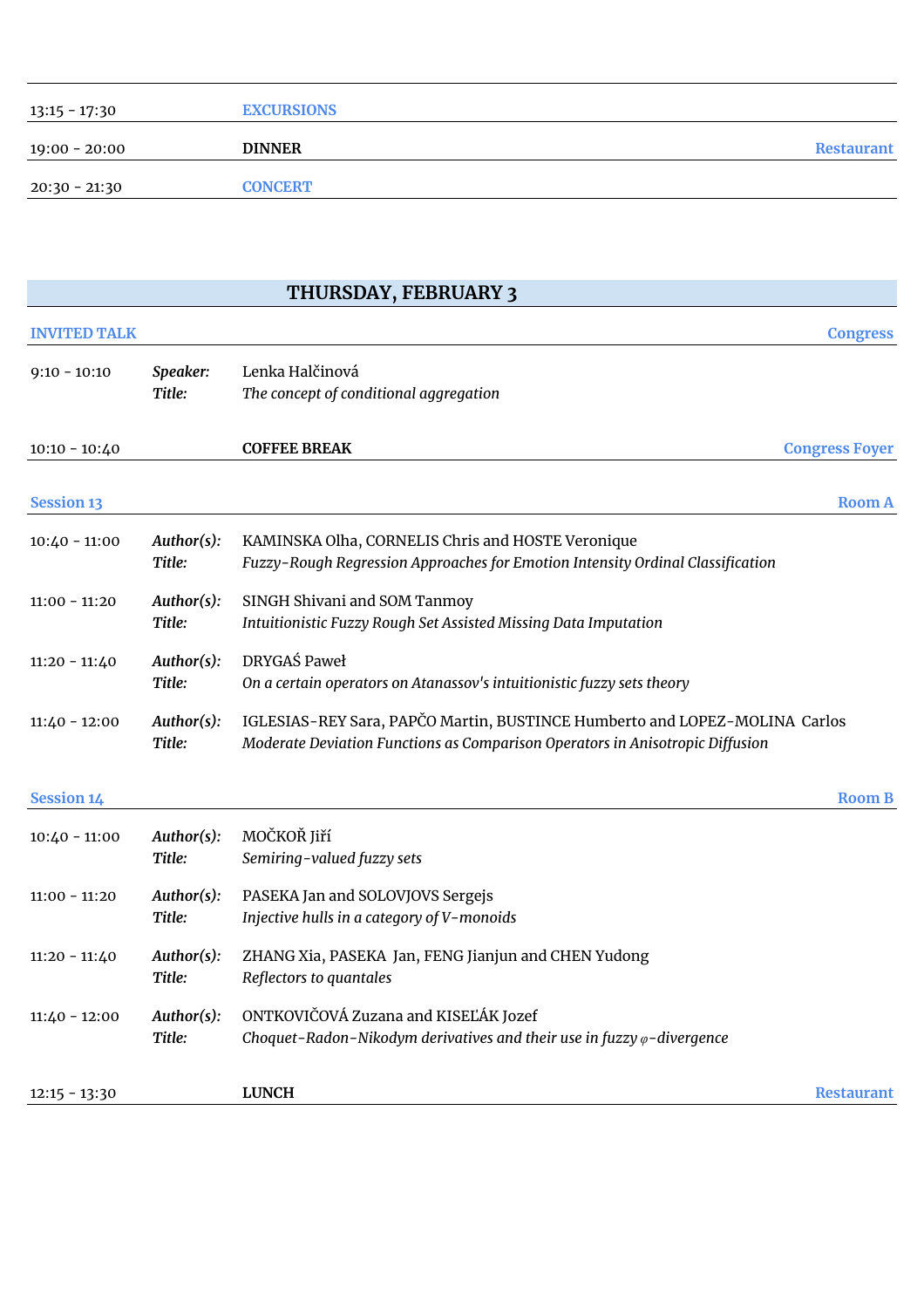| <b>Session 15</b> |            |                                                                                                           | <b>Room A</b> |
|-------------------|------------|-----------------------------------------------------------------------------------------------------------|---------------|
| $13:40 - 14:00$   | Author(s): | GRZEGORZEWSKI Przemysław                                                                                  |               |
|                   | Title:     | On Association Analysis Between Fuzzy Data                                                                |               |
| $14:00 - 14:20$   | Author(s): | FUMANAL-IDOCIN Javier, INDURÁIN Alfonso, MINÁROVÁ Mária, FERRERO-JAURRIETA<br>Mikel and BUSTINCE Humberto |               |
|                   | Title:     | A generalization of the gravitational clustering algorithm to detect anomalies                            |               |
| $14:20 - 14:40$   | Author(s): | ANTUNES-SANTOS Felipe, LOPEZ-MOLINA Carlos, MIR-FUENTES Arnau, MENDIOROZ<br>Maite and DE BAETS Bernard    |               |
|                   | Title:     | Fuzzy clustering for content-aware image smoothing                                                        |               |
| $14:40 - 15:00$   | Author(s): | MIR-FUENTES Arnau, ANTUNES-SANTOS Felipe, FERNANDEZ Javier and LOPEZ-MOLINA<br>Carlos                     |               |
|                   | Title:     | Fuzzy clustering for center point detection in 2D objects                                                 |               |
| <b>Session 16</b> |            |                                                                                                           | <b>Room B</b> |
|                   |            |                                                                                                           |               |
| $13:40 - 14:00$   | Author(s): | GRIGORENKO Olga and ŠOSTAK Alexander                                                                      |               |
|                   | Title:     | Topological properties of an extensional fuzzy metric space                                               |               |
| $14:00 - 14:20$   | Author(s): | <b>BETS Raivis and ŠOSTAK Alexander</b>                                                                   |               |
|                   | Title:     | Some Remarks on Strong Fuzzy Metrics                                                                      |               |
| $14:20 - 14:40$   | Author(s): | STUPŇANOVÁ Andrea                                                                                         |               |
|                   | Title:     | The links between directional derivatives and other directional properties of functions                   |               |
| $14:40 - 15:00$   | Author(s): | BEGANOVÁ Juliana, STUPŇANOVÁ Andrea and ŠPIRKOVÁ Jana                                                     |               |
|                   | Title:     | Penalty Function Versus Moderate Deviation Function                                                       |               |
| $15:00 - 15:30$   |            | <b>COFFEE BREAK</b><br><b>Congress Foyer</b>                                                              |               |
|                   |            |                                                                                                           |               |
| $16:30 - 17:30$   |            | <b>FOOTBALL MATCH</b>                                                                                     |               |
| $19:00 - 22:00$   |            | <b>GALA DINNER</b>                                                                                        |               |

# **FRIDAY, FEBRUARY 4**

| <b>INVITED TALK</b> |                    |                                                | <b>Congress</b>       |
|---------------------|--------------------|------------------------------------------------|-----------------------|
| $9:30 - 10:30$      | Speaker:<br>Title: | Marek Gagolewski<br>Clustering and Aggregation |                       |
| $10:30 - 11:00$     |                    | <b>COFFEE BREAK</b>                            | <b>Congress Foyer</b> |